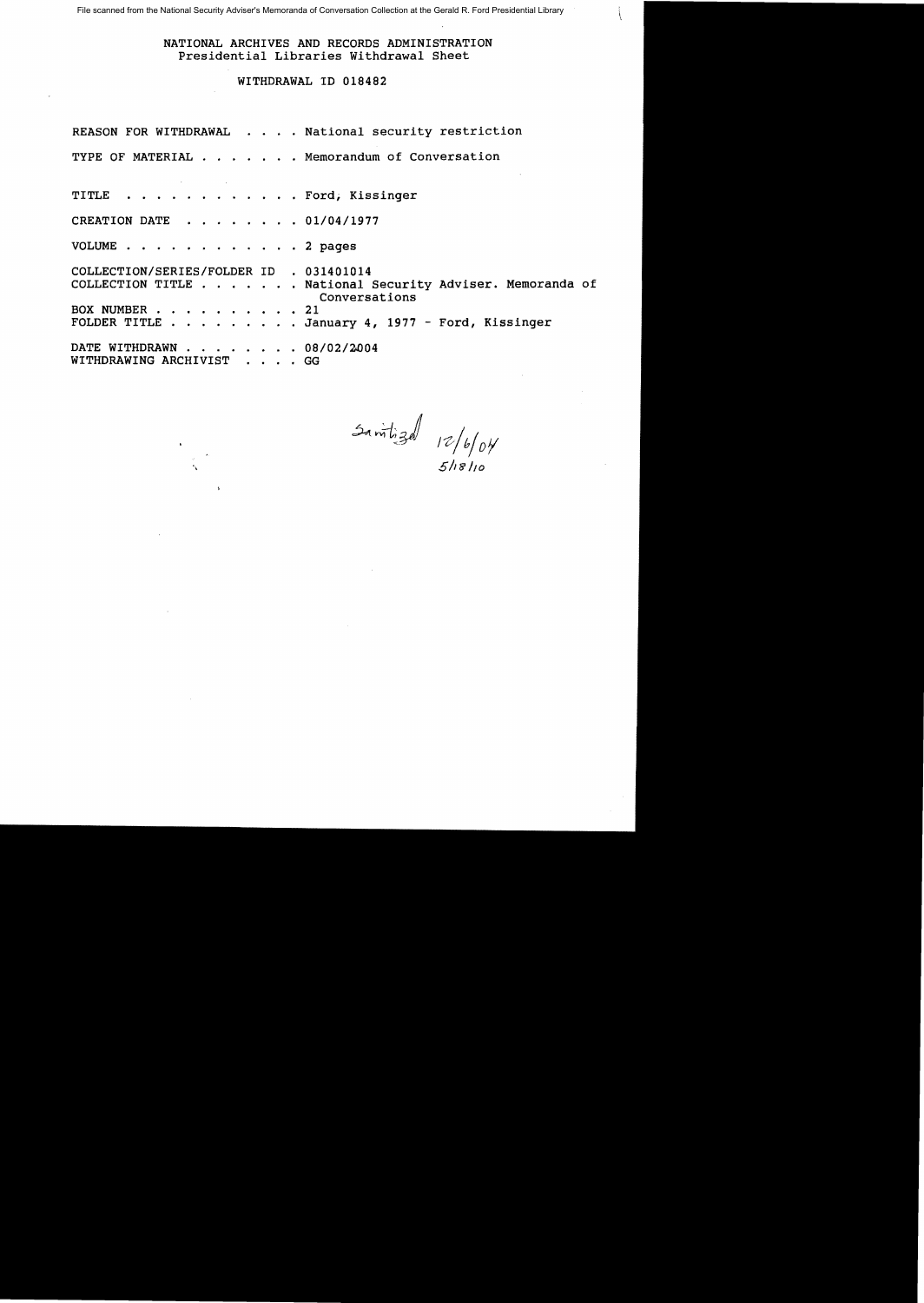**DECLASSIFIED W/ DOM/ONG GYGFABIGG**  $E.O. 12958$  (as amended)  $BEG d.d$  $MR# 70 - 057. #11$ atate <u>New 3/13/04</u> CIA et S/18/10 dal NARA. Date  $S/\sqrt{12}$ 10

MEMORANDUM

#### THE WHITE HOUSE

**WASHINGTON** 

SECRET/NODIS/XGDS

#### MEMORANDUM OF CONVERSATION

PARTICIPANTS:

President Ford Henry A. Kissinger, Secretary of State Brent Scowcroft, Assistant to the President for National Security Affairs

DATE AND TIME:

Tuesday, January 4, 1977  $10:18 - 11:04$  a.m.

PLACE:

The Oval Office

Kissinger: I think to propose it [statehood for Puerto Rico] and have them vote on it is the way to go. Commonwealth status would lead to continual problems.

The President: It puts Carter on the spot too. I've long thought it was the thing to do. I was for Alaska and Hawaii statehood too.

Kissinger: I don't think there has been too much flak.

The President: What else is new?

Kissinger: It is difficult to imagine how incompetent the British are. The Richard mission is a disaster. He only went to the moderate black -- Kaunda -- before he went to the whites, so Kaunda gets stuck with what happens. Then he goes to see Smith before he sees Vorster. Smith turns him down, which magnifies the pressure on Vorster. You recall we wouldn't even talk to Smith before we had an agreement with Vorster.

How about this open administration? Carter has asked CIA how he can communicate with the embassies

The President: Really? That is surprising.

|                   | <b>Brent Scowcroft</b><br>CLASSIFULD BY                              |
|-------------------|----------------------------------------------------------------------|
|                   | EXEMPT FULM GENERAL DECLASSIFICATION                                 |
| SECRET/NODIS/XGDS | SCHEDULA CE D'AOUTTAIN CE DAR 11652<br>EXEMPTION C AOUTT 5(b) (1, 3) |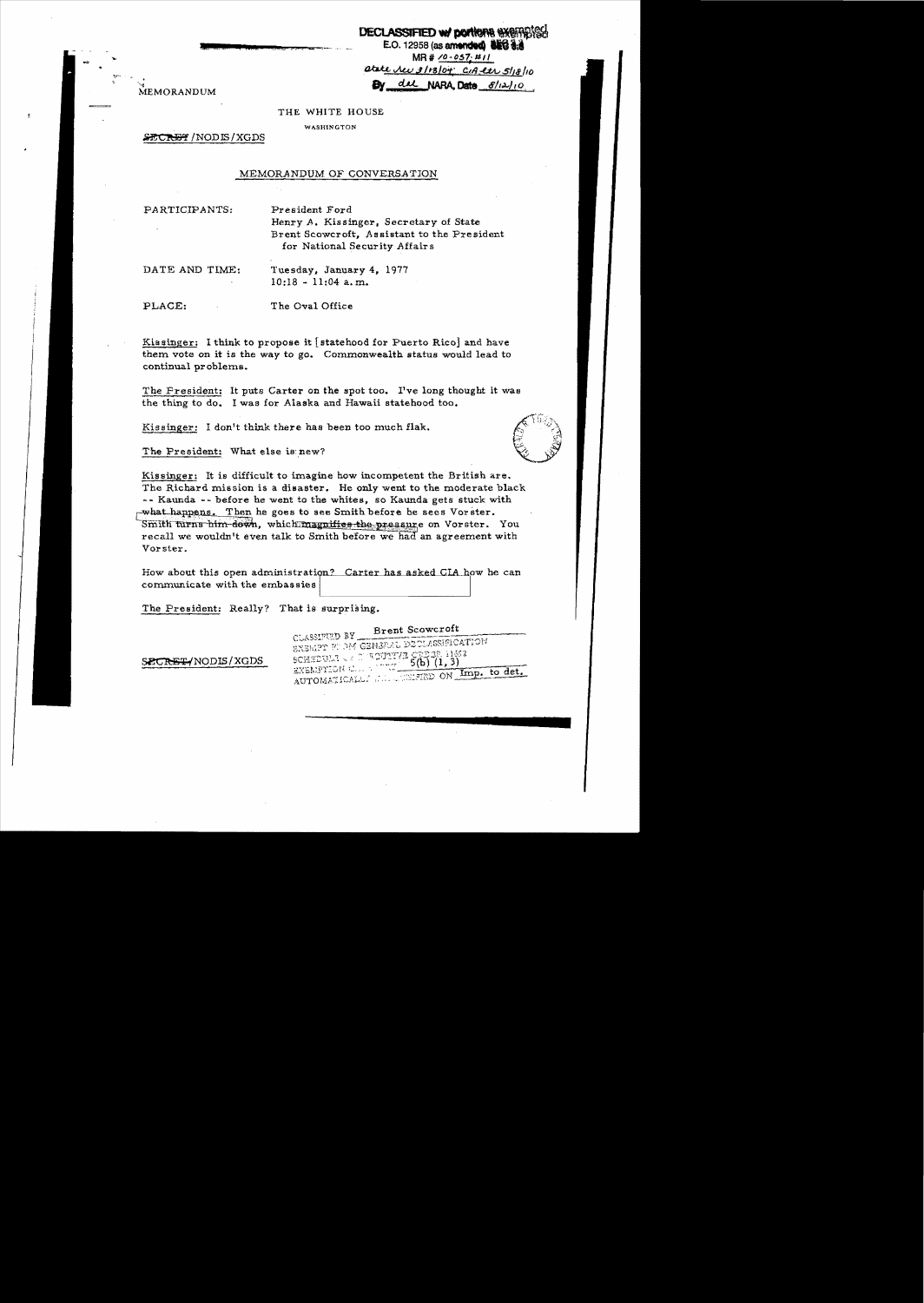### S<del>ECRET</del> /NODIS/XGDS

..

"'

Kissinger: It is in line with the questions he asked Brent.

The President: What do you think of the Sorensen appointment?

Kissinger: That one really scares me. He is an arrogant super liberal. I think it must have been that they thought more bloodletting was required. Even Phil Geyelin is amazed.

The President: I am concerned about what is happening. What is this NIE fracas about?

[Scowcro£t described how it had gotten started. The President and Secretary Kissinger were both critical of the way Team B had been set up.]

Kissinger: Back to Richard. The original plan was not ours, it was British. The way it's going now, the blacks just keep raising the ante. The only way to deal with them is to say: "This is it." But it won't be concluded before January 20. We should get credit either way.

We should also get credit for what happened to the OPEC prices. I have said all along the Saudis were the key. Only they can raise production to make it stick. Our great diplomacy with the Saudis is what did it.

In the Middle East, I think Carter wants to talk to everyone in the Middle East beginning with the Saudis. If he doesn't talk to Sadat fir st, he will be deeply offended.

[The talk continued on the Middle East and the Helms case.]

Kissinger: In Japan. we are seeing a process. which started with Lockheed. It was a shock to the Japanese system. and they will start making their own way. They have already decided to augment their forces opposite Korea in anticipation of our departure. You can say that is good that they are picking up more of the burden of their own defense, but it could be a. step toward remilitarizing.

**&CRET/NODIS/XGDS**